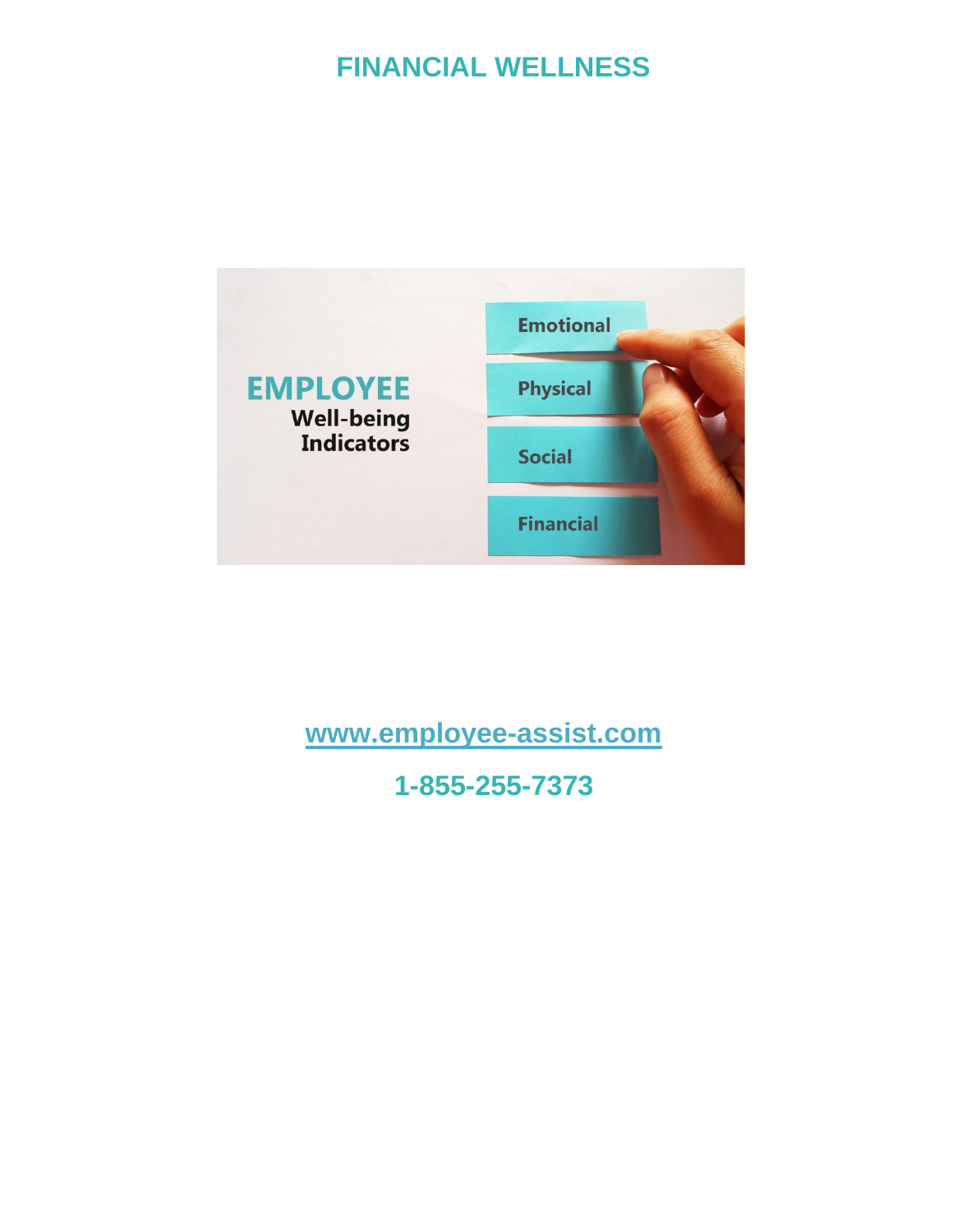# TABLE OF CONTENTS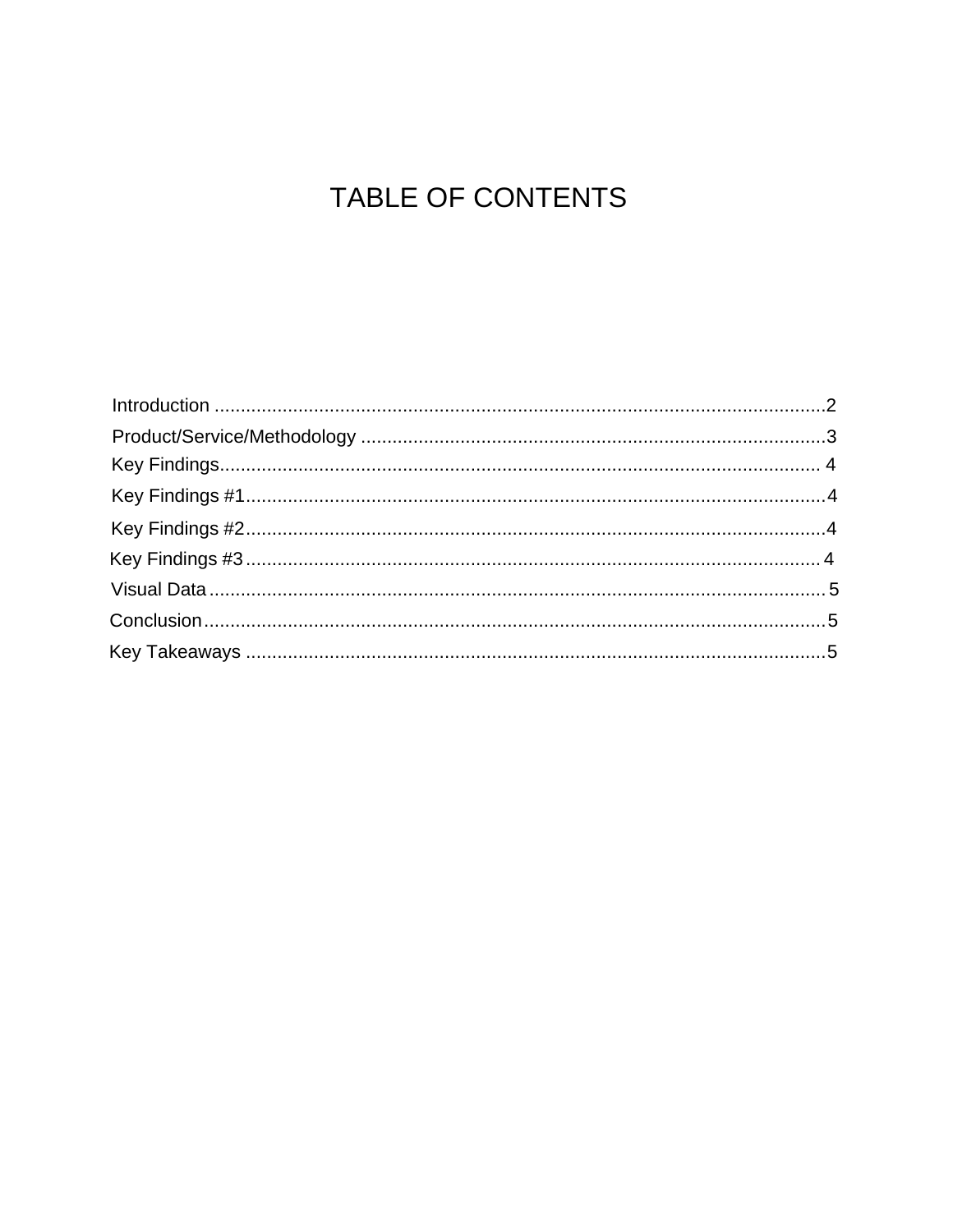## <span id="page-2-0"></span>INTRODUCTION

Employee stress is becoming more and more prevalent. Stress is known to cause mental and evenphysical problems. Depression, complacency, low self-esteem. If you are worried about debt, you are not alone. Debt is a common source of stress for American adults. In fact, according to the American Psychological Association (APA), 72% of adults report feeling stressed about money, whether it is worrying about paying rent or feeling bogged down by debt. This is significant given financial stress is linked to so many work/life issues.

Although any stress can take a toll on your health, stress related to financial issues can beespecially toxic. Financial stress can lead to:

• **Poor physical health:** Ongoing stress about money has been linked to migraines, heartdisease, diabetes, sleep problems, and more.

Left untreated, these conditions can lead to life-threatening illnesses, which can plungeyou even further into debt.

- **Delayed assistance:** With less money in the budget, people who are already under financial stress tend to cut corners in areas they should not. According to Gallup's annualHealth and Healthcare poll, 29% of American adults held off seeking assistance in 2018 because of cost. Though this tactic may seem like a good way to keep costs down, delaying assistance can lead to worse health outcomes and higher costs, both of which can lead to more stress.
- **Poor mental health:** In many instances, the link between mental and financial wellness iscyclical—poor financial health can lead to poor mental health, which leads to increasinglypoor financial health, and so on.
- For years, studies have shown that people in debt have higher rates of mental healthissues like depression and anxiety than those who are debtfree.
- **Unhealthy coping behaviors:** Financial stress can cause you to engage in a variety of unhealthy behaviors, from overeating to alcohol and drug misuse. According to an [APA](https://www.apa.org/news/press/releases/stress/2014/stress-report.pdf) [survey](https://www.apa.org/news/press/releases/stress/2014/stress-report.pdf) published in 2014, 33% of Americans reported eating unhealthy foods or eating toomuch to deal with stress.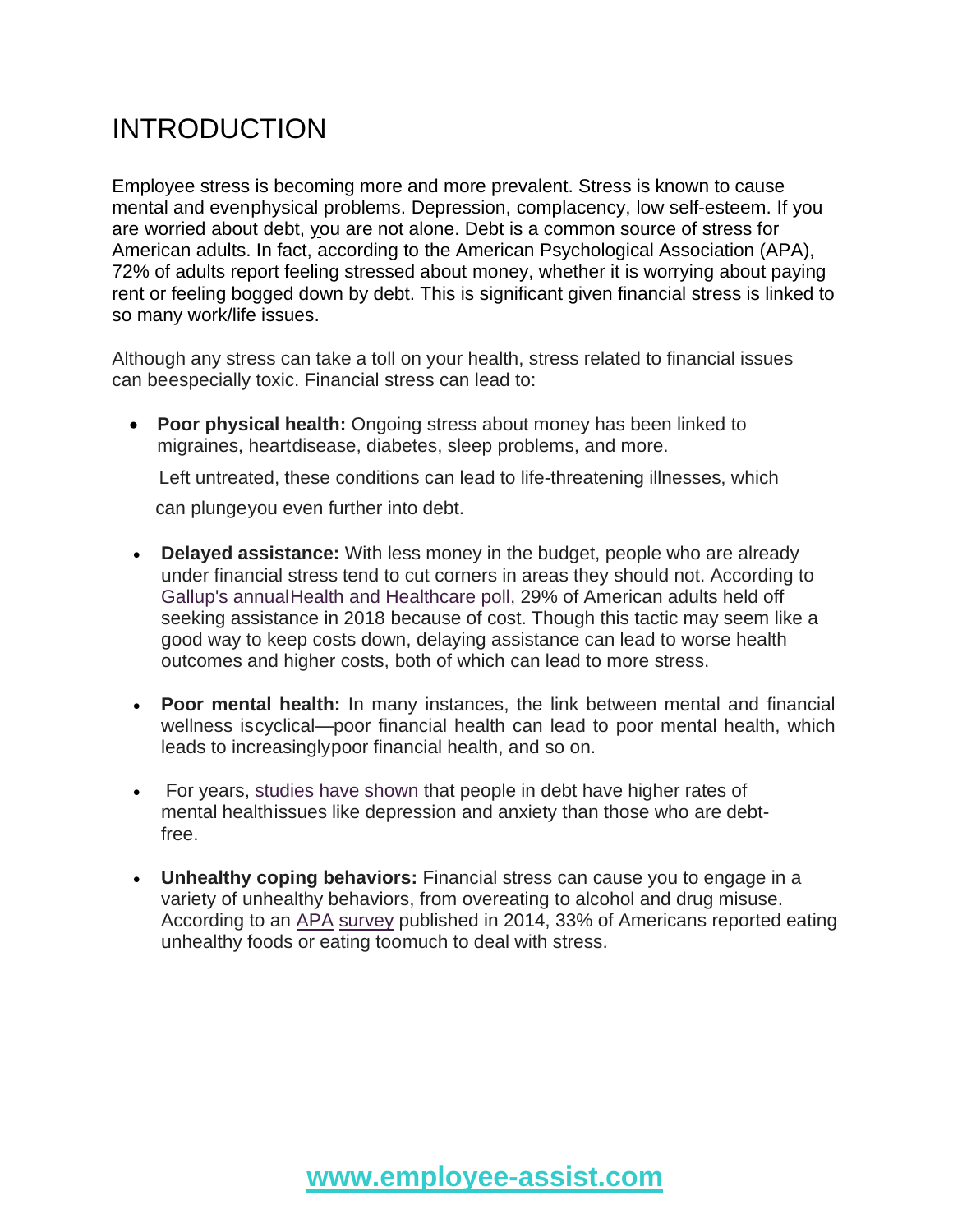

### How to Help your employees

Learning to deal with financial stress and effectively manage your financial situation can helpyour employees feel more in control of their life, reducing work/life stress, and build a more productive work/life person. Financial coaching can help.

- **Understand the debt cycle.** Understanding debt is the first step to getting yourself out of it. Onceyou know how to break out, you can start building toward your future in a more positive way withsimple habits that are easy to maintain.
- improving your financial health. Take control of your finances by setting aside some time to talk • **Declutter your budget.** Since life is rarely constant, regular budget checkups

are essential with a financial coach.

.

**Do not forget general stress management.** As you work with a coach on improving your financial situation, you can reduce stress by practicing stressreducing techniques and making other changes to create a low-stress lifestyle.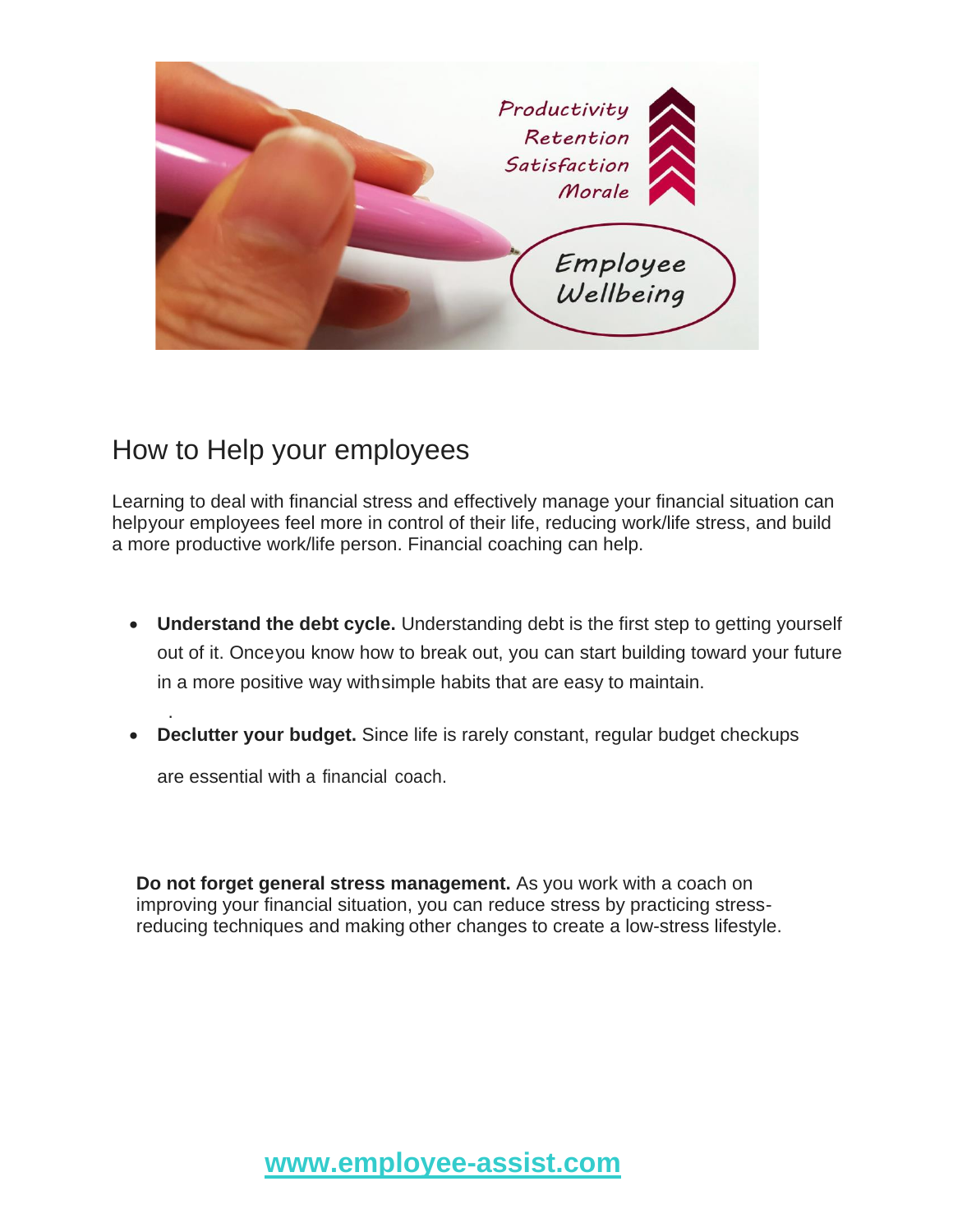### <span id="page-4-0"></span>Key Findings

### <span id="page-4-1"></span>• **Key Findings #1**

Literature has shown that a link exists between personal financial problems and employee productivity. This article presents the results of a survey that was designed toassess the personal financial behaviors of 220 clerical workers and to measure their desirefor workplace financial education and counseling programs. It was found that a largepercentage of employees were exhibiting poor financial behaviors and that more than 80%of respondents were interested in workplace financial counseling and education as longas the cost of such programs were relatively low. The financial behaviors of employees may be significantly improved through workplace sponsored counseling and education.

#### **SO**‐**HYUN JOO JOHN E. GRABLE**

### <span id="page-4-2"></span>• **Key Findings #2**

 The researchers examined how financial stress was associated with absenteeism of credit counseling clients. Data were collected by a national non-profit credit counseling. organization, from consumers who telephoned seeking assistance in debt management. The results indicate credit counseling clients' financial stress affects their absenteeism, at work. Clients with high levels of financial stress are more likely to experience higher, levels of absenteeism; thus, spending work hours handling personal finances, which. decreases the time they are at work. The results suggest some insight into providing. financial education and assistance for employees with financial strains as productivity loss might influence their pay.

<span id="page-4-3"></span> **Journal of Family and Economic Issues volume 27, pages458–478**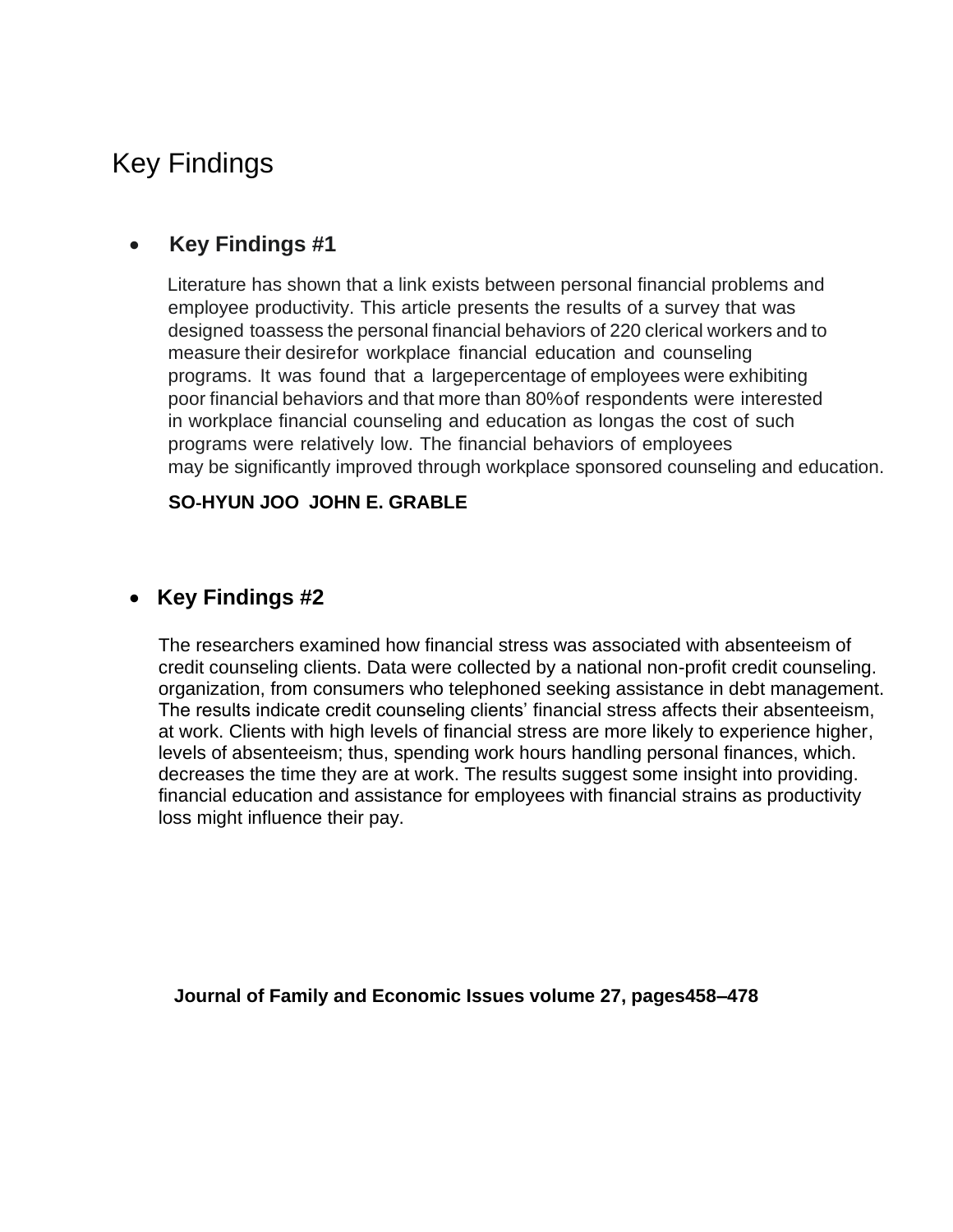### • **Key Findings #3**

#### **"Nice to have" to "Need to have"?**

Based on our experience designing and delivering financial wellness programs and using data from our 2017 survey of more than 1,600 full-time employed U.S. adults, we have analyzed factors influencing return on investment of a financial wellness program in terms of these main areas impacted by financial stress— productivity, health, and employee engagement.

### **PwC-Special Report: Financial stress and the bottom line**